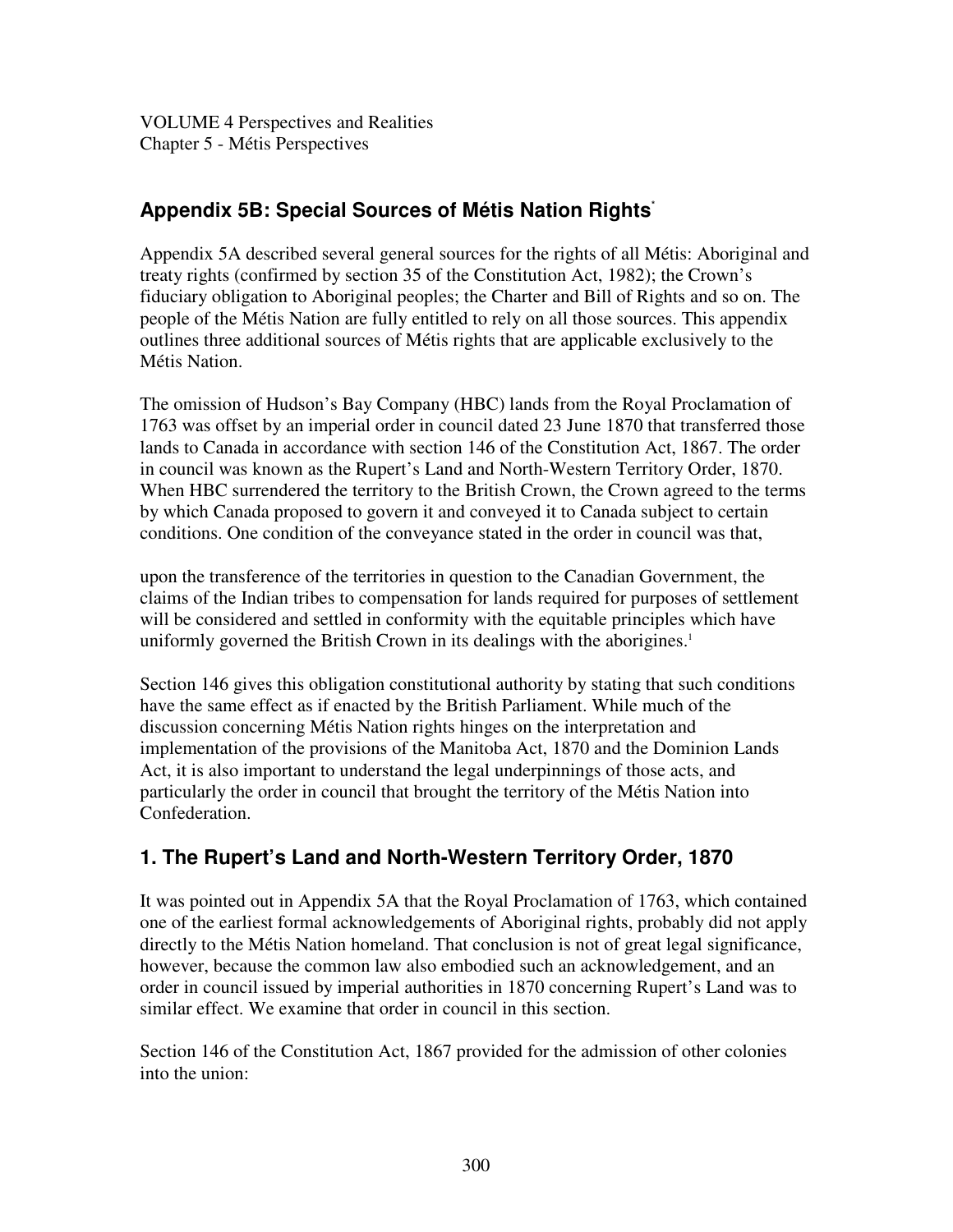It shall be lawful…to admit those Colonies or Provinces, or any of them, into the Union, and on Address from the Houses of the Parliament of Canada, to admit Rupert's Land and the North-western Territory, or either of them, into the Union, on such Terms and Conditions in each Case as are in the Addresses expressed and as the Queen thinks fit to approve, subject to the Provisions of this Act…as if they had been enacted by the Parliament of the United Kingdom of Great Britain and Ireland.

The first piece of legislation enacted in the process of admitting Rupert's Land was An Act for enabling Her Majesty to accept a Surrender upon Terms of the Lands, Privileges and Rights of The Governor and Company of Adventurers of England Trading Into Hudson's Bay, and for Admitting the same into the Dominion of Canada of 31 July 1868, known by its short title as Rupert's Land Act, 1868. <sup>2</sup> By this act, the "whole of the Lands and Territories held or claimed to be held by the said Governor and Company" could be declared part of Canada by order in council as provided in section 146 of the Constitution Act, 1867.

The second piece of legislation, assented to on 22 June 1869, was An Act for the temporary Government of Rupert's Land Act, 1869. <sup>3</sup> This act provided for admitting Rupert's Land and the North-Western Territory into the Dominion of Canada and stated that when united and admitted they would be known as the North-West Territories. This act was expected to remain in force until the end of the next session of Parliament.

The third piece of legislation was the Manitoba Act, 1870 assented to 12 May 1870. This act provided for the creation of the province of Manitoba upon the admission of Rupert's Land and the North-Western Territory into the Dominion of Canada as provided for by section 146. By section 30, all ungranted or waste lands in the province would be vested in the Crown and administered by the Government of Canada, subject to "the conditions and stipulations contained in the agreement for the surrender of Rupert's Land by the Hudson's Bay Company to Her Majesty". Section 31 of the act is the subject of detailed analysis later. Sections 35 and 36 are also relevant:

35. And with respect to such portion of Rupert's Land and the North-Western Territory, as is not included in the Province of Manitoba, it is hereby enacted, that the Lieutenant-Governor of the said Province shall be appointed, by the Commission under the Great Seal of Canada, to be the Lieutenant-Governor of the same, under the name of the North-West Territories, and subject to the provisions of the Act in the next section mentioned.

36. Except as hereinbefore is enacted and provided, the Act of the Parliament of Canada, passed in the now last Session thereof, and entitled, "An Act for the Temporary Government of Rupert's Land, and the North-Western Territory when united with Canada," is hereby re-enacted, extended and continued in force until the first day of January, 1871, and until the end of the Session of Parliament then next succeeding.

In the following month, on 23 June 1870, the Rupert's Land and North-Western Territory Order was issued. By this order, the Northwest Territories was admitted and became part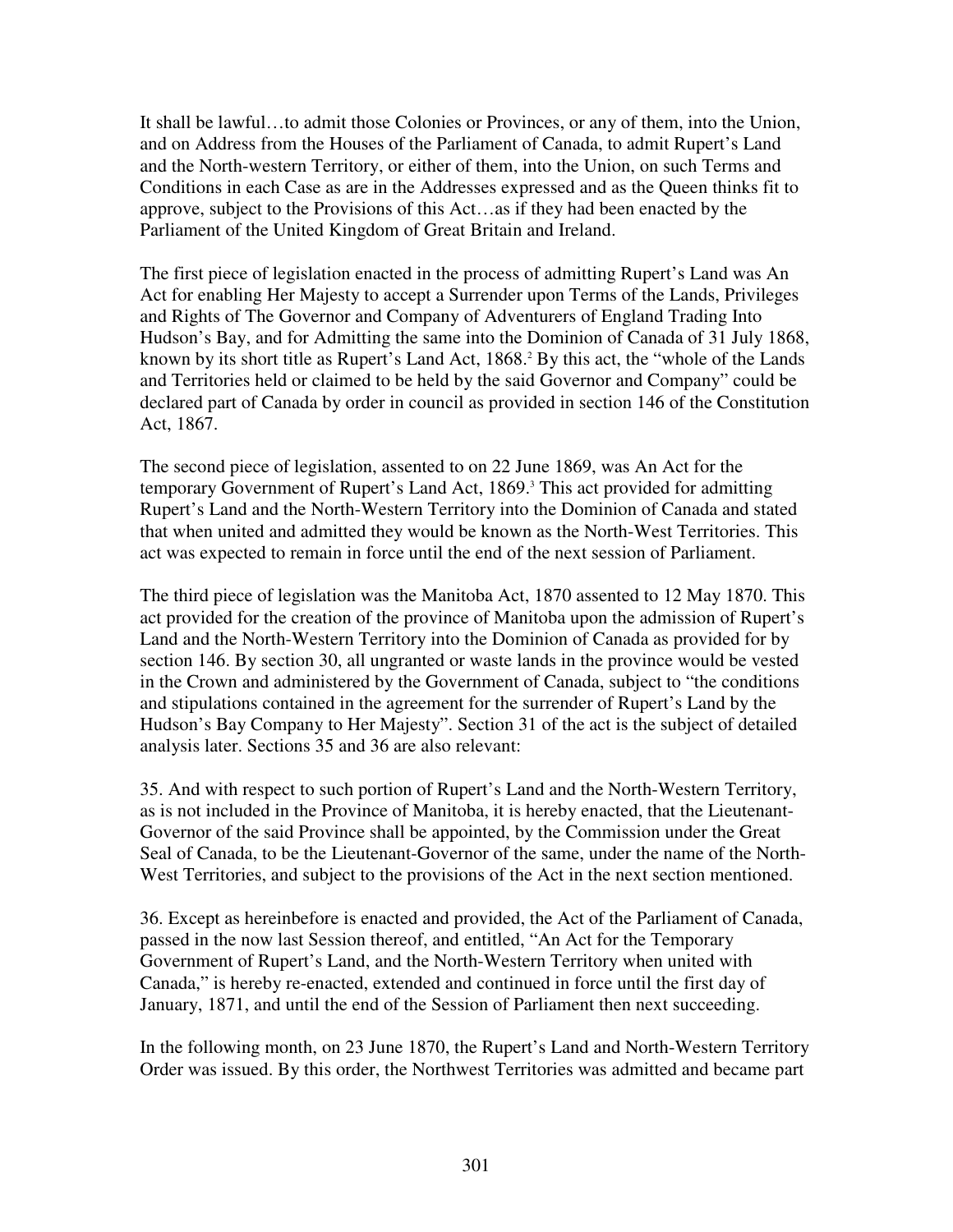of the Dominion of Canada as of 15 July 1870. As provided in the Manitoba Act, the province of Manitoba was carved from the area on the same date.

As can be seen from section 146, quoted earlier, the order has constitutional status. It is now part of the constitution as a schedule to the Constitution Act, 1982 entitled Rupert's Land and North-Western Territory Order. The order contains a reference to three schedules, the first being an address from the Senate and House of Commons to the Queen. <sup>4</sup> The second schedule contains resolutions, memos and a second address from the House of Commons and Senate to the Queen. The third schedule contains the deed of surrender from the Hudson's Bay Company to the Queen.

The first schedule provides the terms and conditions for the admission of the North-Western Territory:

And furthermore, that, upon the transference of the territories in question to the Canadian Government, the claims of the Indian tribes to compensation for lands required for purposes of settlement will be considered and settled in conformity with the equitable principles which have uniformly governed the British Crown in its dealings with the aborigines.

With respect to the admission of Rupert's Land, the following reference appears in the main body of the order, although the exact wording is contained in the third schedule, the surrender:

14. Any claims of Indians to compensation for lands required for purposes of settlement shall be disposed of by the Canadian Government in communication with the Imperial Government; and the Company shall be relieved of all responsibility in respect of them.

The second address, which provides for the admission of Rupert's Land, was adopted by the House of Commons on 29 May 1869 and the Senate on 31 May 1869. The following is an excerpt from a memorandum in that address:

Upon the transference of the territories in question to the Canadian Government it will be our duty to make adequate provision for the protection of the Indian tribes whose interests and well-being are involved in the transfer, and we authorize and empower the Governor in Council to arrange any details that may be necessary to carry out the terms and conditions of the above agreement.

Because of the different provisions for admitting Rupert's Land and the North-Western Territory, it may be necessary to ascertain the exact borders of the respective territories. In any event, the order covered a vast expanse of territory and had direct application to substantially the whole of the Métis Nation territory.

The 1870 condition was somewhat less sweeping than the provisions concerning Aboriginal peoples in the Royal Proclamation of 1763, in that it did not directly acknowledge Aboriginal title to ungranted and unpurchased lands and stipulated only that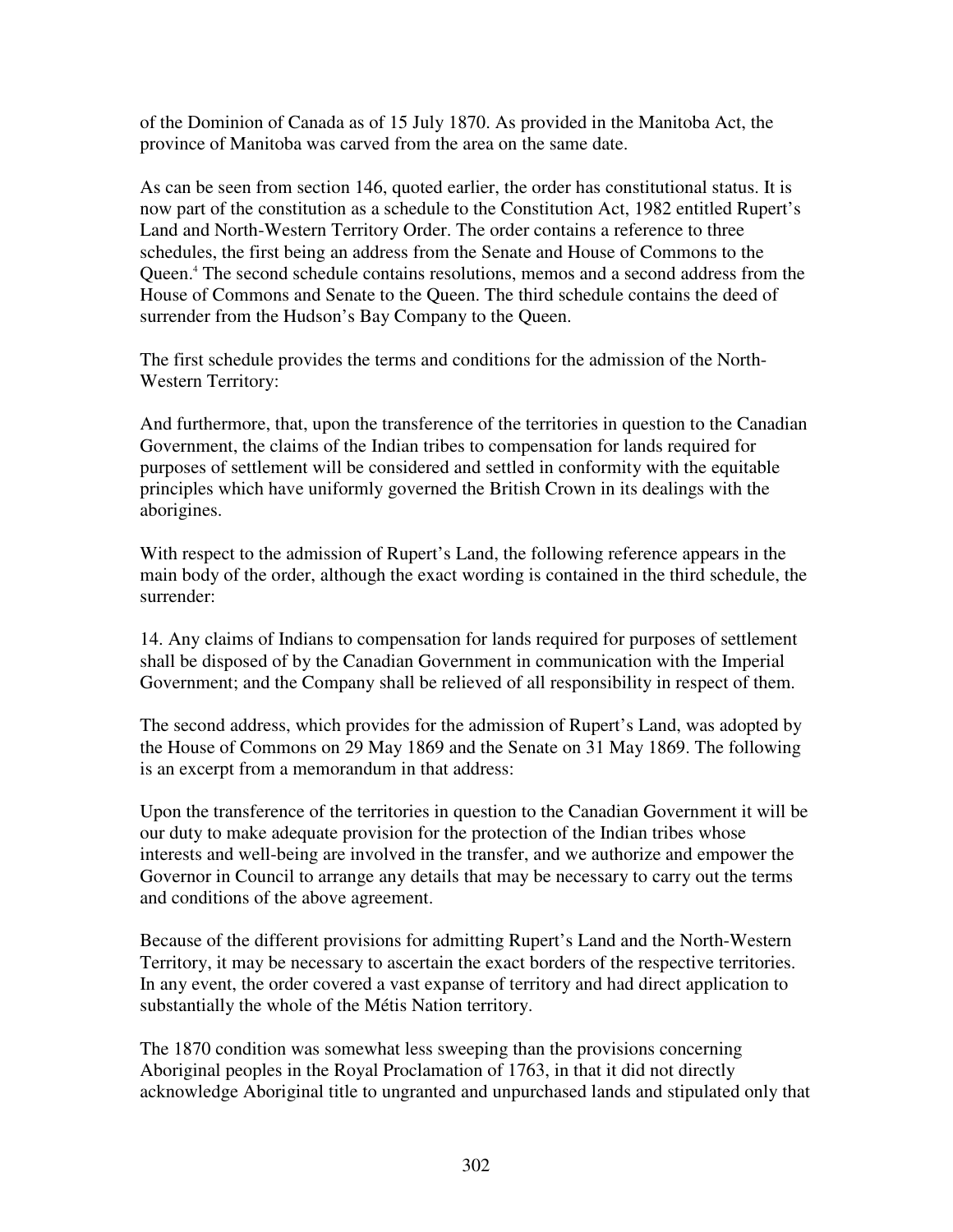compensation be considered and settled for lands required for purposes of settlement. 5 The condition was not insignificant, however, for it provided the impetus for the subsequent series of western treaty negotiation and made clear that the obligation it created to deal with compensation claims was a pressing one, taking effect upon the transference of the territories. Its acknowledgement that "equitable principles" govern the Crown's relations with "aborigines" was also important, as will be seen when the fiduciary duty of the Crown is discussed.

It is not absolutely clear whether the 1870 condition was intended to apply to Métis people, but it probably was. They were likely considered to be included in the term 'Indian tribes' by the British authorities who imposed the condition. Those same authorities simultaneously approved the draft Manitoba Act, which stated that the grant of 1.4 million acres for the benefit of the families of the half-breed residents was to be made toward the extinguishment of the Indian title. 'Half-breed' was rendered as 'Métis' in the French version of the act. That leaves little doubt that Métis people were considered to have a claim to Indian title. While the language of the condition in the order in council dates from 1867, when the original Canadian address to the Crown concerning western lands was made, the Manitoba Act had been drafted by the time the order in council was finally issued. Probably, therefore, Métis people were considered 'Indians' in both documents. This would mean that section 31 and the 'Indian tribes' condition in the order in council were considered to constitute two distinct parts of a package deal relating to Aboriginal rights. To put it another way, section 31 was likely regarded as only partial fulfilment of the more general obligation recognized by the order in council, leaving the Métis not covered by section 31 (those who lived outside the small area designated as Manitoba) to be dealt with in some other way (eventually by the Dominion Lands Act). 6

The importance of these exclusions from and uncertainties about the Royal Proclamation and order in council is not very great, because the Supreme Court of Canada has confirmed the legal status of Aboriginal rights and has stated that they do not depend upon the royal ordinances. They derive primarily, as Chief Justice Dickson put it in Guerin, "from the Indians' historic occupation and possession of their tribal lands".<sup>7</sup> What is probably more important than the role of these ordinances in establishing the existence of Aboriginal rights is the fact that the 1763 proclamation and the 1870 order in council both confirm the obligation of the Crown to deal (as the order in council put it) uniformly with 'aborigines' (a term that was surely intended in an empire-wide context to apply to a wider group than Indians) "in conformity with equitable principles". The significance of this acknowledgement relates to the Crown's fiduciary duty to Aboriginal peoples.

## **2. The Manitoba Act, 1870**

Manitoba's constitution, the Manitoba Act, 1870 (enacted originally by the Parliament of Canada and later confirmed by the British Parliament in the Constitution Act, 1871), contains guarantees of Métis rights within the limited geographic area of the original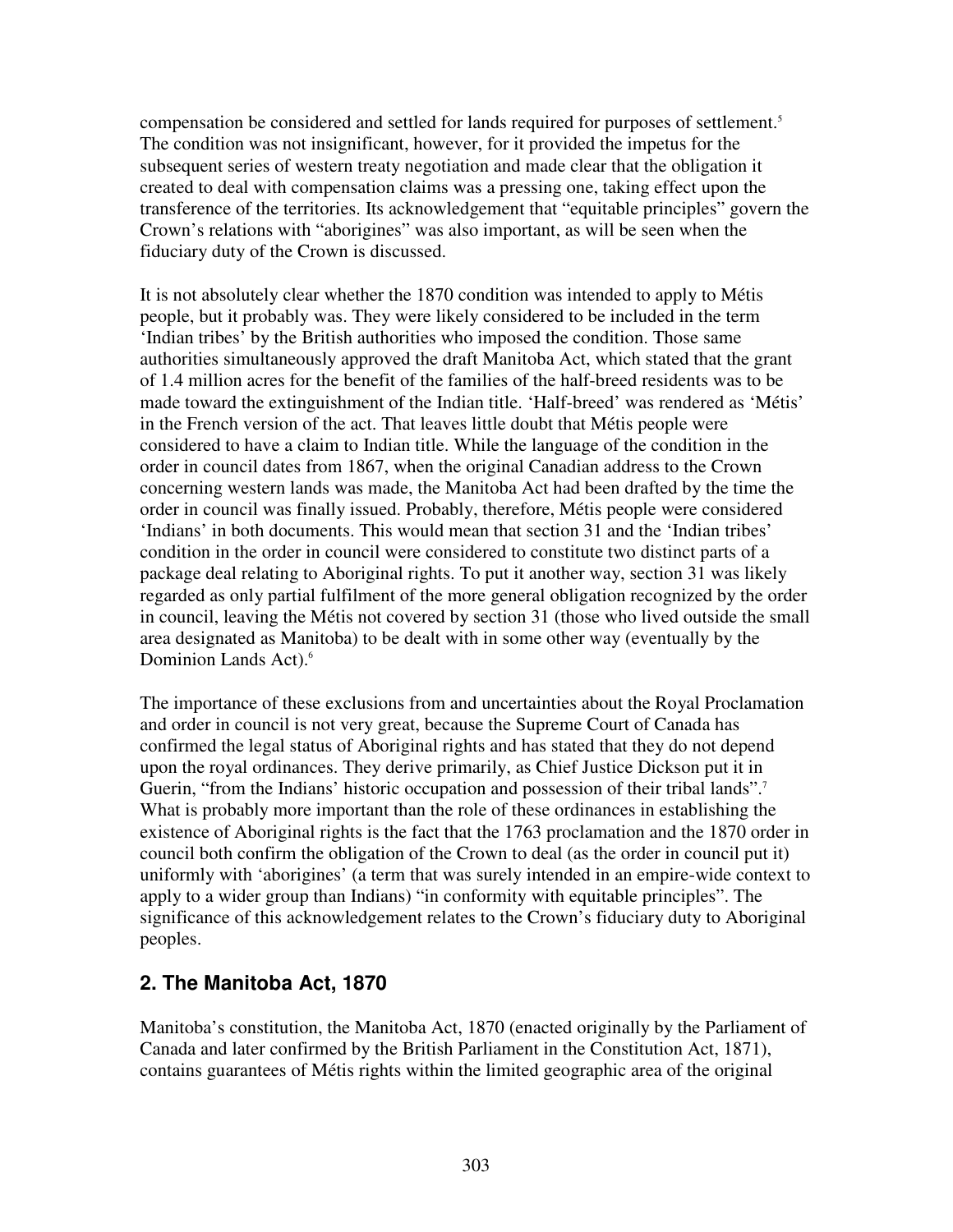'postage stamp province' of Manitoba. Only section 31 deals explicitly with Métis ("halfbreed" in the English version) people.<sup>8</sup>

31. And whereas, it is expedient, towards the extinguishment of the Indian title to the lands in the Province, to appropriate a portion of such ungranted lands, to the extent of one million four hundred thousand acres thereof, for the benefit of the families of the half-breed residents, it is hereby enacted, that, under regulations to be from time to time made by the Governor General in Council, the Lieutenant-Governor shall select such lots or tracts in such parts of the Province as he may deem expedient, to the extent aforesaid, and divide the same among the children of the half-breed heads of families residing in the Province at the time of the said transfer to Canada, and the same shall be granted to the said children respectively, in such mode and on such conditions as to settlement and otherwise, as the Governor General in Council may from time to time determine.

Section 32 also contains guarantees that were important to 1870 Métis residents of Manitoba and their descendants. It was designed to ensure that those who were already in possession of land before Manitoba became a province would continue to own that land, even if their rights had not been formally acknowledged by the rudimentary hit-or-miss landholding system maintained by the Hudson's Bay Company prior to 1870.<sup>9</sup>

32. For the quieting of titles, and assuring to the settlers in the Province the peaceable possession of the lands now held by them, it is enacted as follows:-

(1) All grants of land in freehold made by the Hudson's Bay Company up to the eighth day of March, in the year 1869, shall, if required by the owner, be confirmed by grant from the Crown.

(2) All grants of estates less than freehold in land made by the Hudson's Bay Company up to the eighth day of March aforesaid, shall, if required by the owner, be converted into an estate in freehold by grant from the Crown.

(3) All titles by occupancy with the sanction and under the license and authority of the Hudson's Bay Company up to the eighth day of March aforesaid, of land in that part of the Province in which the Indian Title has been extinguished, shall, if required by the owner, be converted into an estate in freehold by grant from the Crown.

(4) All persons in peaceable possession of tracts of land at the time of the transfer to Canada, in those parts of the Province in which the Indian Title has not been extinguished, shall have the right of pre-emption of the same, on such terms and conditions as may be determined by the Governor in Council.

(5) The Lieutenant-Governor is hereby authorized, under regulations to be made from time to time by the Governor General in Council, to make all such provisions for ascertaining and adjusting, on fair and equitable terms, the rights of Common, and the rights of cutting Hay held and enjoyed by the settlers in the Province, and for the commutation of the same by grants of land from the Crown.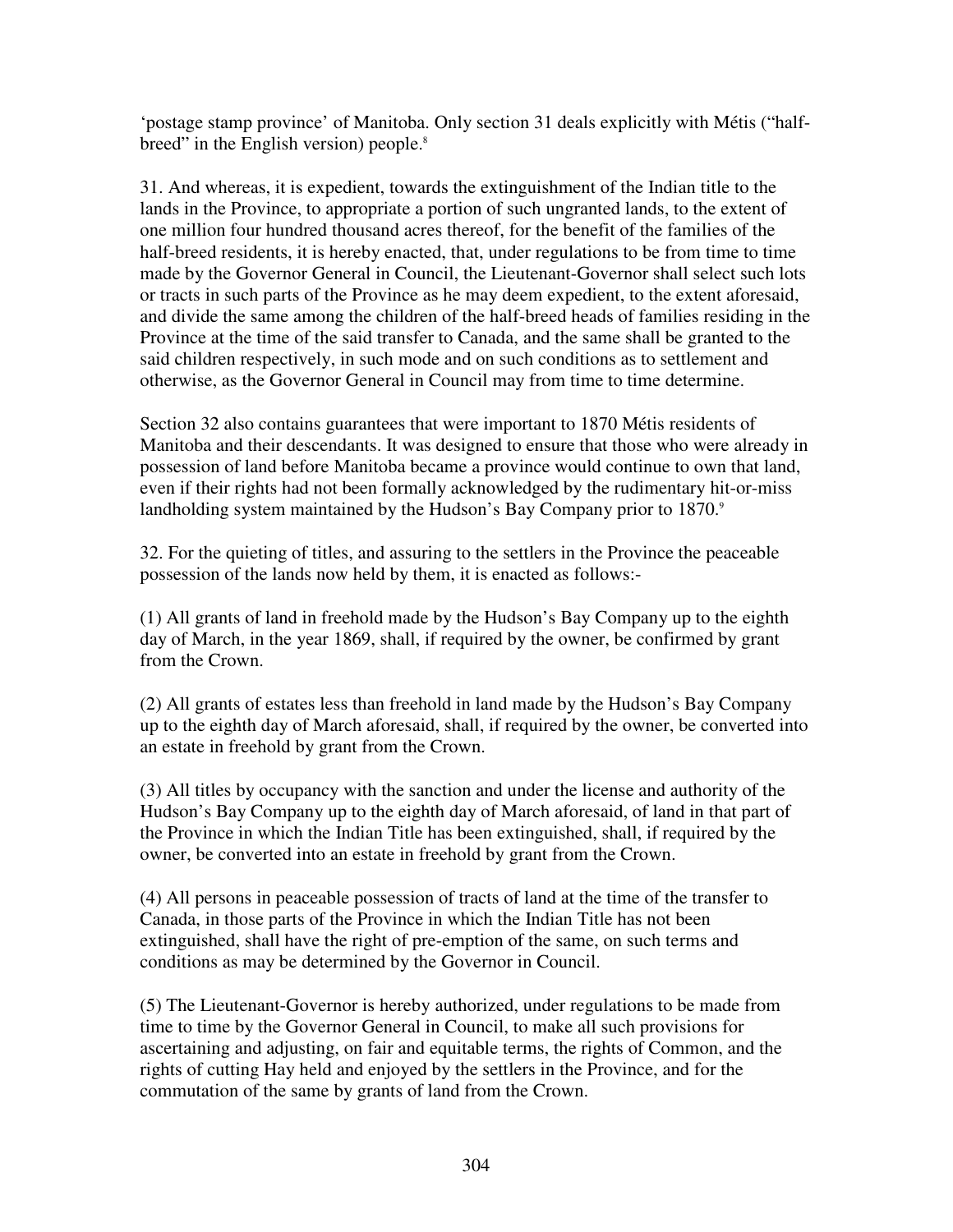Although these section 32 guarantees applied to all old settlers, regardless of ancestry, they played a major role in the saga of Métis rights in Manitoba for several reasons. In the first place, the settled population of Manitoba in 1870 (approximately 12,000) was predominantly Métis (approximately 10,000). Second, the land referred to in section 32 was the most valuable in the province, consisting as it did chiefly of river lots, which were valued for their wooded areas, the richness of their soil, their easy access to water, fish and transportation, and their proximity to other settlers. Finally, in the years following 1870, there appeared to be discrimination favouring non-Métis over Métis claimants by government lands administrators, the Métis claims being less successful.

The explicit words of sections 31 and 32 did not embody the complete agreement about land rights reached between the Red River and Canadian negotiators. Thomas Flanagan's 1991 book, Metis Lands in Manitoba, which generally defends the government of Canada's actions and is sceptical of claims that the Manitoba Métis were badly treated, acknowledges that fact. <sup>10</sup> When the Red River negotiators, headed by Abbé Ritchot, protested the fact that the language of the legislation did not encompass all the agreements reached with the Canadian negotiators, John A. Macdonald and George-Étienne Cartier, they were verbally assured that "it will be the same thing".

Although the latter quotation comes, along with numerous references to further assurances, from Ritchot's diary, which may not be a wholly objective source, the subsequent conduct of the Canadian negotiators, Cartier especially, provides strong corroboration of Ritchot's version. Cartier and other federal authorities held many meetings with Ritchot in an obvious attempt to win his confidence, and important verbal promises were made in the course of those meetings. On 18 May 1870, Ritchot wrote to Cartier reminding him of an unfulfilled promise by Macdonald and himself to have an order in council passed to supplement the Manitoba Act with verbal agreements not embodied in the act. The verbal agreements expressly mentioned in the Ritchot letter included (1) allowing Manitoba authorities to select and divide the children's allotment; (2) appointing a committee for that purpose "composed of men whom we ourselves were to propose", including, perhaps, the Catholic and Anglican bishops; and (3) confirming, free of charge, the land titles of settlers outside the compass of the Selkirk Treaty.

The next day Cartier and the governor general met with Ritchot and promised a letter confirming the verbal agreements. After further prompting by Ritchot, Cartier produced a letter a few days later with two postscripts insisted on by Ritchot who was not content with Cartier's vague initial wording. The letter and postscripts included the following assurances:

• No payment would be required for confirmation of the land titles of settlers outside the compass of the Selkirk Treaty.

• The governor general confirmed that "the liberal policy which the Government proposed to follow in relation to the persons for whom you are interesting yourself is correct, and is that which ought to be adopted".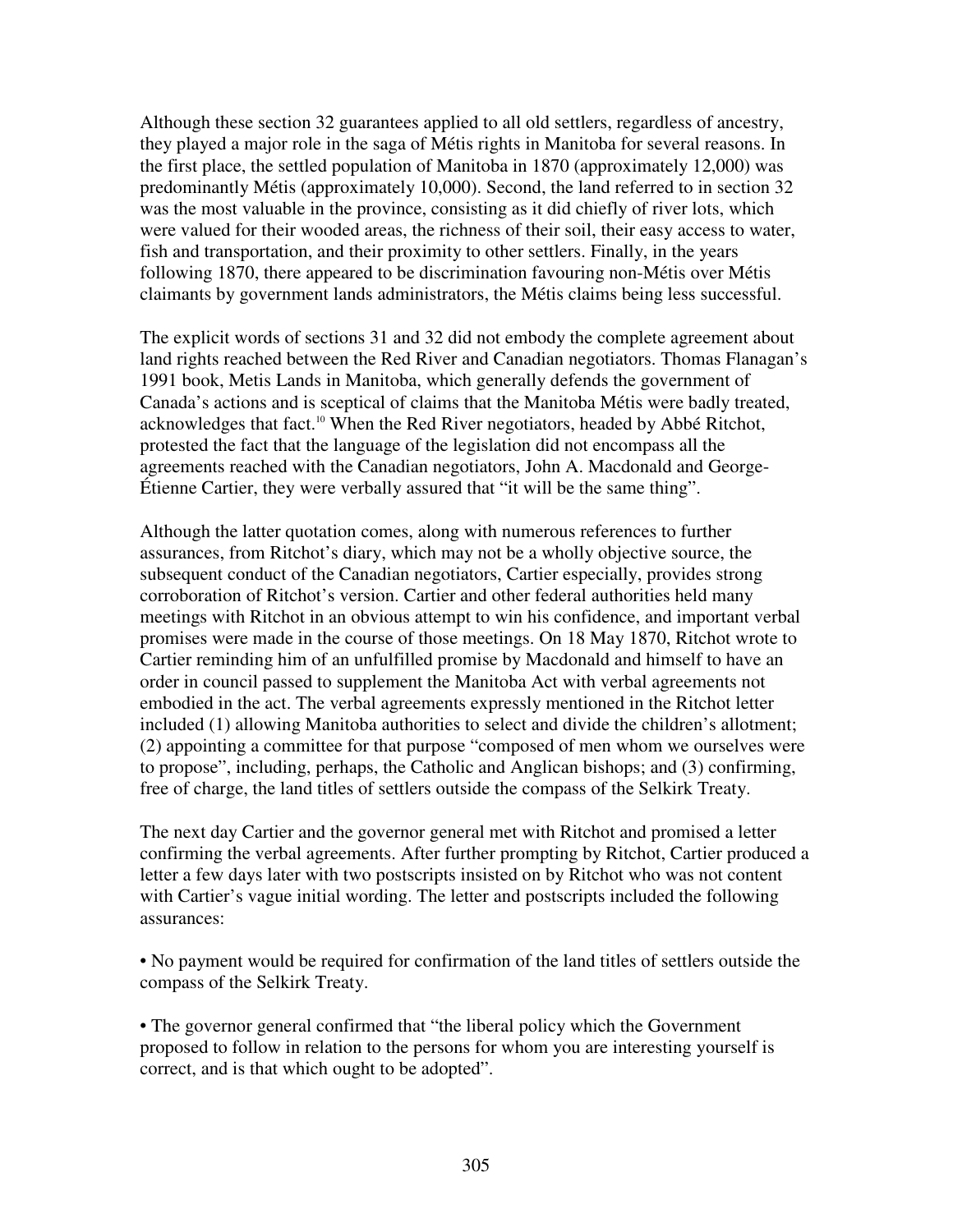• "You may at any time make use of this letter…in any explanation you may have to give connected with the object for which you were sent as delegates to the Canadian Government."

• "As to the [1.4 million] acres of land reserved...for the benefit of families of half-breed residents, the regulations to be established from time to time…respecting the reserve, will be of a nature to meet the wishes of the half-breed residents, and to guarantee, in the most effectual and equitable manner, the division of that extent of land amongst the children of heads of families of the half-breeds…".

It will be noted that of the three verbal assurances mentioned expressly in Ritchot's letter of 18 May, only the confirmation of land titles was stated explicitly. The acknowledgements that Ritchot was correct about the policy the Government proposed to follow, that the regulations would meet the wishes of the 'half-breed' residents, and that Ritchot could make use of the letter in any explanation he might have to give understandably led Ritchot to believe that all the verbal assurances would be honoured. As a result, he urged the legislative assembly of Assiniboia (the legislative arm of Riel's provisional government) to ratify the Manitoba Act, assuring members that "whenever there is a doubt as to the meaning of the Act…it is to be interpreted in our favour". Flanagan concludes:

Thus, from the very beginning, the land provisions of the Manitoba Act as understood by the Metis differed from the wording of the statute as passed by Parliament….Ritchot returned to Red River and became the oracle through whom the Manitoba Act was interpreted there. Thus, his belief that the agreement with Canada included not only the act but also Cartier's letter and verbal reassurances, almost as if they were supplementary protocols of a treaty, exercised a powerful influence.

Flanagan emphasizes that Ritchot was only one of three negotiators from Red River and that another of the three, Judge John Black, seemed to consider the text of the Manitoba Act sufficient. Black did not play a prominent role in the negotiations, however, especially in the late stages. His detachment was hardly surprising given that he had ceased to reside at Red River and was in Ottawa on his way home to retirement in Scotland. It was Ritchot who constantly goaded Cartier for written confirmation of the verbal agreements, and it was Ritchot whom Cartier authorized to "make use of this letter…in any explanation you may have to give" to the people of Red River. Ritchot's belief that the agreement included both the words of the statute and the supplementary assurances made and alluded to in Cartier's letter was not a product of his imagination; it was a view the government of Canada had authorized him to transmit to the people of Red River.

The promises made to the Manitoba Métis in the Manitoba Act were never adequately fulfilled. The extent to which performance fell short of promise is examined in Appendix 5C.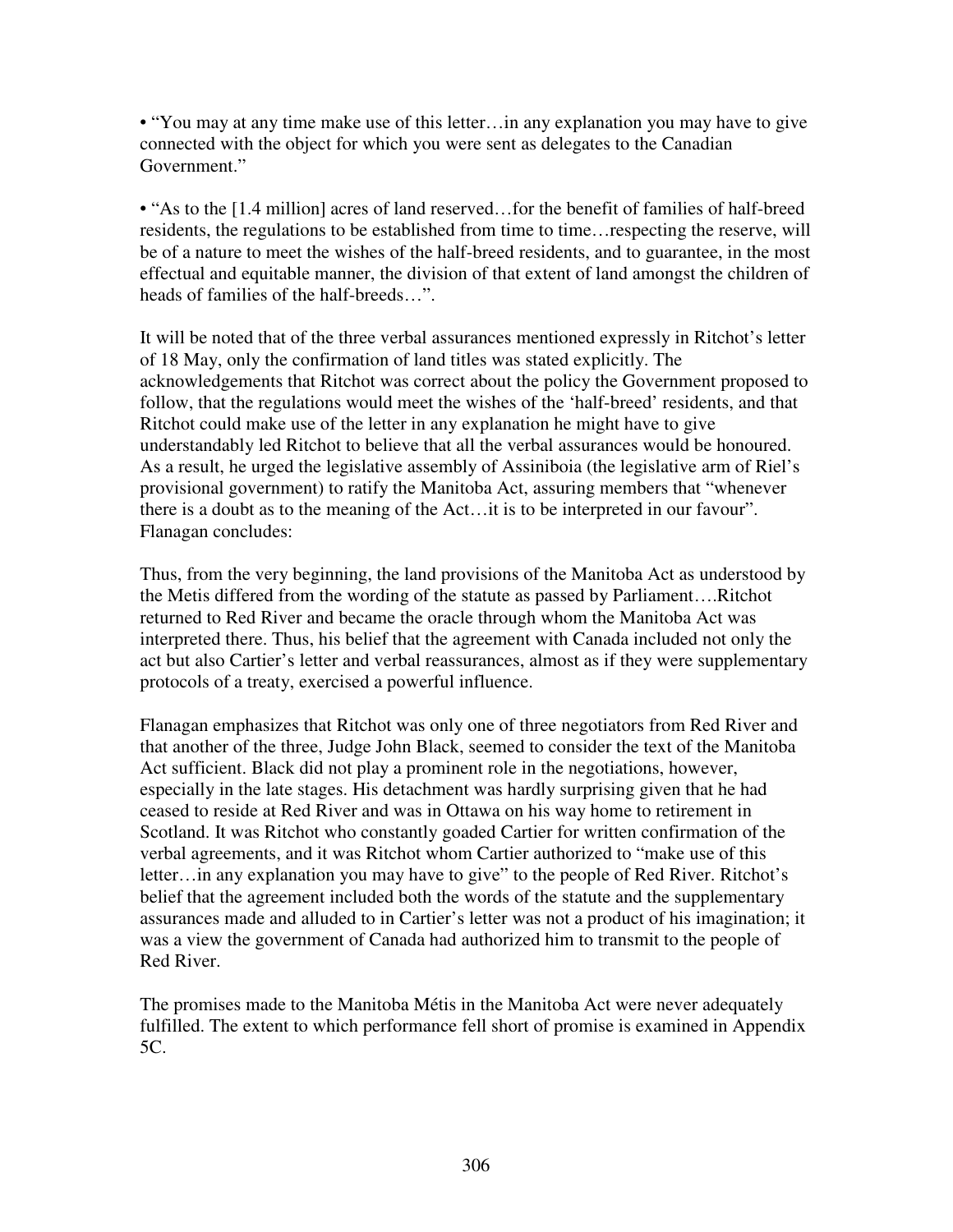Sections 31 and 32 of the Manitoba Act and the associated verbal promises were by no means the only concessions won from the government of Canada by the Red River negotiators in 1870. The entire act, granting full-fledged provincehood to an area on which federal authorities had initially wanted to bestow no more than territorial status for the foreseeable future, constituted a brilliant victory for the western emissaries. That general victory had relatively little special significance for Métis people as such, but they did value two guarantees very highly because of their importance to the preservation of the Métis culture: the right under section 22 to maintain denominational schools (most Manitoba Métis being Roman Catholics) and the right under section 23 to have the French language (which most Manitoba Métis spoke) used in the courts, the laws and the legislature. The subsequent erosion of these educational and linguistic rights was a far from minor component of what many consider to be the betrayal of Manitoba's Métis people. <sup>11</sup> Sections 22 and 23 are not dealt with here, however, because, like the act as a whole, they were enacted for the benefit of all denominational school supporters and all francophones; and, unlike section 32, they do not appear to have been applied in a manner that was discriminatory to Métis people.

### **3. The Dominion Lands Act**

The Dominion Lands Act, providing for the administration of public lands in Manitoba and non-provincial territories, was first enacted in 1872 and was amended from time to time after that. The 1879 amendments were particularly important because they contained acknowledgements of Indian title and of claims to that title by 'half-breeds', as well as references to satisfying prior settlement claims. Although these references were couched more cautiously than the equivalent provisions in the Manitoba Act and never enjoyed the constitutional status bestowed on the Manitoba provisions by the Constitution Act, 1871, they were the basis for an important chapter in the story of Métis rights in western Canada.

The general recognition and protection of Aboriginal rights in the Dominion Lands Act was expressed in section 42:

None of the provisions of this Act respecting the settlement of Agricultural lands, or the lease of Timber lands, or the purchase and sale of Mineral lands, shall be held to apply to territory the Indian title to which shall not at the time have been extinguished.

Assuming that Indian title included Métis title, as it did under the Manitoba Act as well as under a later provision of the Dominion Lands Act itself (section 125(e), added in 1879), this seems to have created a statutory obligation to postpone homesteading by newcomers to the west until Métis (and other Aboriginal) title was extinguished. That obligation was honoured more in the breach than in the observance.

As a method of extinguishing Métis title outside Manitoba, section 125(e) of the Dominion Lands Act established an approximation of section 31 of the Manitoba Act, but with major differences. Section 125(e) empowered (but did not directly obligate) the federal cabinet to satisfy any claims existing in connection with the extinguishment of the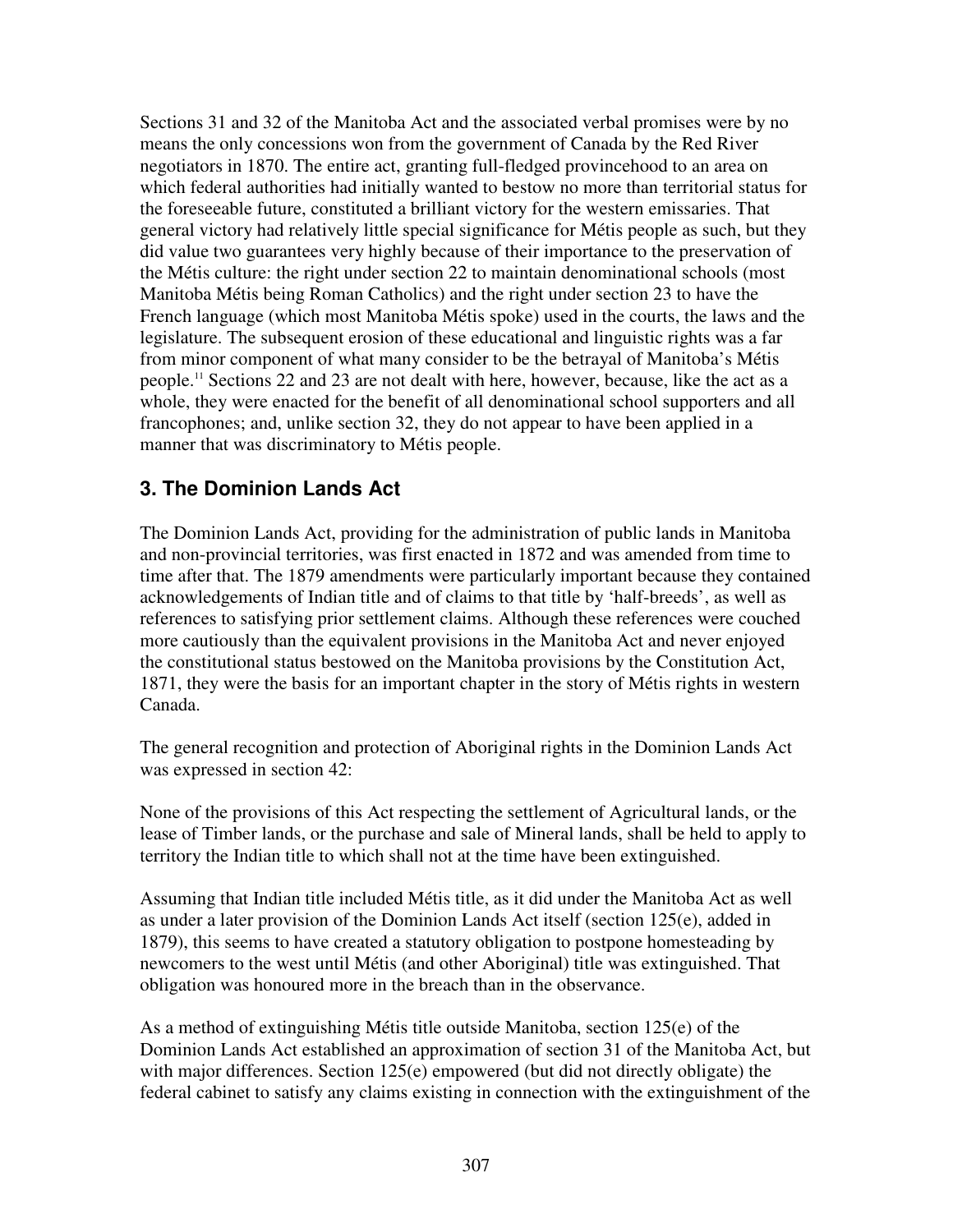Indian title, preferred by half-breeds resident in the North-West Territories outside the limits of Manitoba, on the fifteenth day of July [1870], by granting lands to such persons, to such extent and on such terms and conditions, as may be deemed expedient.

In addition to its lack of constitutional authority and obligatory language, this measure differed from section 31 in that no quantity of land was specified, and grants were not restricted to children as they were in section 31 but were available to any "half-breed" resident of the territory the cabinet found it "expedient" to favour.

The territorial equivalent of section 32 (confirming prior settlement rights) was section 125(f) of the Dominion Lands Act, 1879, which empowered the federal cabinet to investigate and adjust claims preferred to Dominion land situated outside of the Province of Manitoba, alleged to have been taken up and settled on previous to the fifteenth day of July [1870], and to grant to persons satisfactorily establishing undisturbed occupation of any such lands, prior to, and being by themselves or their servants, tenants or agents, or those through whom they claim, in actual peaceable possession thereof at the said date, so much land in connection with and in satisfaction of such claims, as may be considered fair and reasonable.

Again, there were important contrasts between this provision and its Manitoba Act counterpart. Besides those previously noted, this measure required both occupation before 15 July 1870 and actual possession on that date. It also vested absolute discretion in the cabinet to determine how much land was fair and reasonable to satisfy each claim.

Implementation of these Métis-oriented provisions of the Dominion Lands Act and related legislation was, like the Manitoba Act guarantees, the subject of considerable controversy (see Appendix 5C).

# **4. The Constitution Act, 1930**

When Manitoba, Saskatchewan and Alberta became provinces, ownership of their ungranted public lands was retained by the Crown in right of Canada. This differed from other provinces, where the provincial Crown owned such lands from the beginning. The Red River delegates who negotiated Manitoba's entry into Confederation with Macdonald and Cartier in 1870 had argued for provincial ownership but had been unsuccessful. This anomaly remained a point of bitter contention between federal authorities and the prairie provinces until 1930, when the government of Canada finally agreed to transfer what remained of prairie public lands to the provinces. This agreement was recorded in three natural resource transfer agreements, one for each province, which were constitutionalized by the Constitution Act, 1930.

Sections 10, 11 and 12 of the Saskatchewan and Alberta agreements (11, 12 and 13 for Manitoba) — which form a distinct part of the agreements, entitled Indian Reserves include important undertakings by the provinces concerning the rights of Aboriginal persons in relation to the public land surrendered to the provinces by the agreements.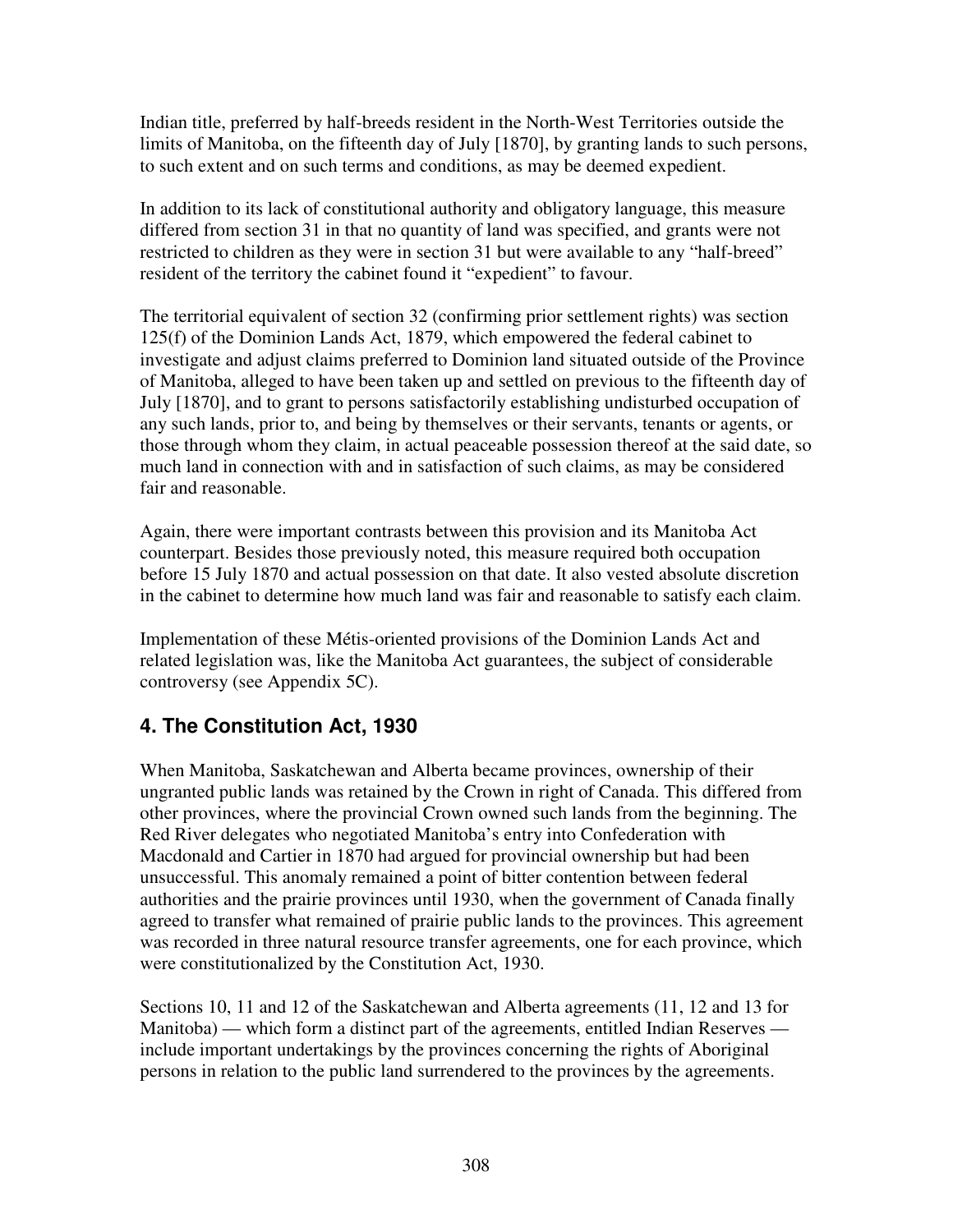The first of these commitments, set out in section 10 (section 11 for Manitoba), makes available from unoccupied Crown lands further areas as agreed by federal and provincial authorities to be "necessary to enable Canada to fulfil its obligations under the treaties with the Indians of the Province". This provision does not affect Métis people except to the extent that there are prairie treaties expressly involving Métis people. If the agreements reached by representatives of the government of Canada and residents of the Red River settlement in relation to the Manitoba Act, 1870 are considered evidence of a treaty (a proposition discussed in Appendix 5A), there may be a basis for applying this section to Manitoba Métis to enable the federal government to meet unfulfilled obligations under the Manitoba Act. Otherwise, section 10 is not of relevance to the Métis Nation.

Of unquestionable significance to Métis rights, however, is section 12 (section 13 for Manitoba) of the agreements, which states:

In order to secure to the Indians of the Province the continuance of the supply of game and fish for their support and subsistence, Canada agrees that the laws respecting game in force in the Province from time to time shall apply to the Indians within the boundaries thereof, provided, however, that the said Indians shall have the right, which the Province hereby assures to them, of hunting, trapping game and fish for food at all seasons of the year on all unoccupied Crown lands and on any other lands to which the said Indians may have a right of access.

Central to the impact on Métis rights of this assurance of the right to hunt, trap and fish for food is whether the word Indians was intended to include Métis persons. Regrettably, there is not yet any conclusive judicial answer to that question, and the few authorities available point in contradictory directions. There is strong reason to believe, however, that Métis people are included. Those authorities are examined more fully in Appendix 5C in the section on judicial decisions.

It is possible, too, that sections 1 and 2 of the agreements have some significance for Métis rights. Section 1 transfers the lands in question from the federal Crown to the provincial Crown, "subject to any trusts existing in respect thereof, and to any interest other than that of the Crown in the same". Section 2 obliges the provinces to carry out the terms of every existing contract of purchase or lease of Crown land or mineral interests and "any other arrangement whereby any person has become entitled to any interest therein as against the Crown". Moreover, the provinces agreed in section 2 "not to affect or alter any term of any such contract or other arrangement by legislation or otherwise", except by consent or by laws of general application. Unextinguished Aboriginal rights in relation to Crown land might well be considered an interest in land, and the Crown's fiduciary responsibilities might be considered a trust (even though the Supreme Court of Canada held in Guerin that they do not create a trust in the strict sense of the term). If so, the Constitution Act, 1930 imposed those responsibilities on the prairie provinces and gave them constitutional force long before section 35 came into existence. <sup>12</sup> Whether this relieved the government of Canada of its former responsibilities is not clear.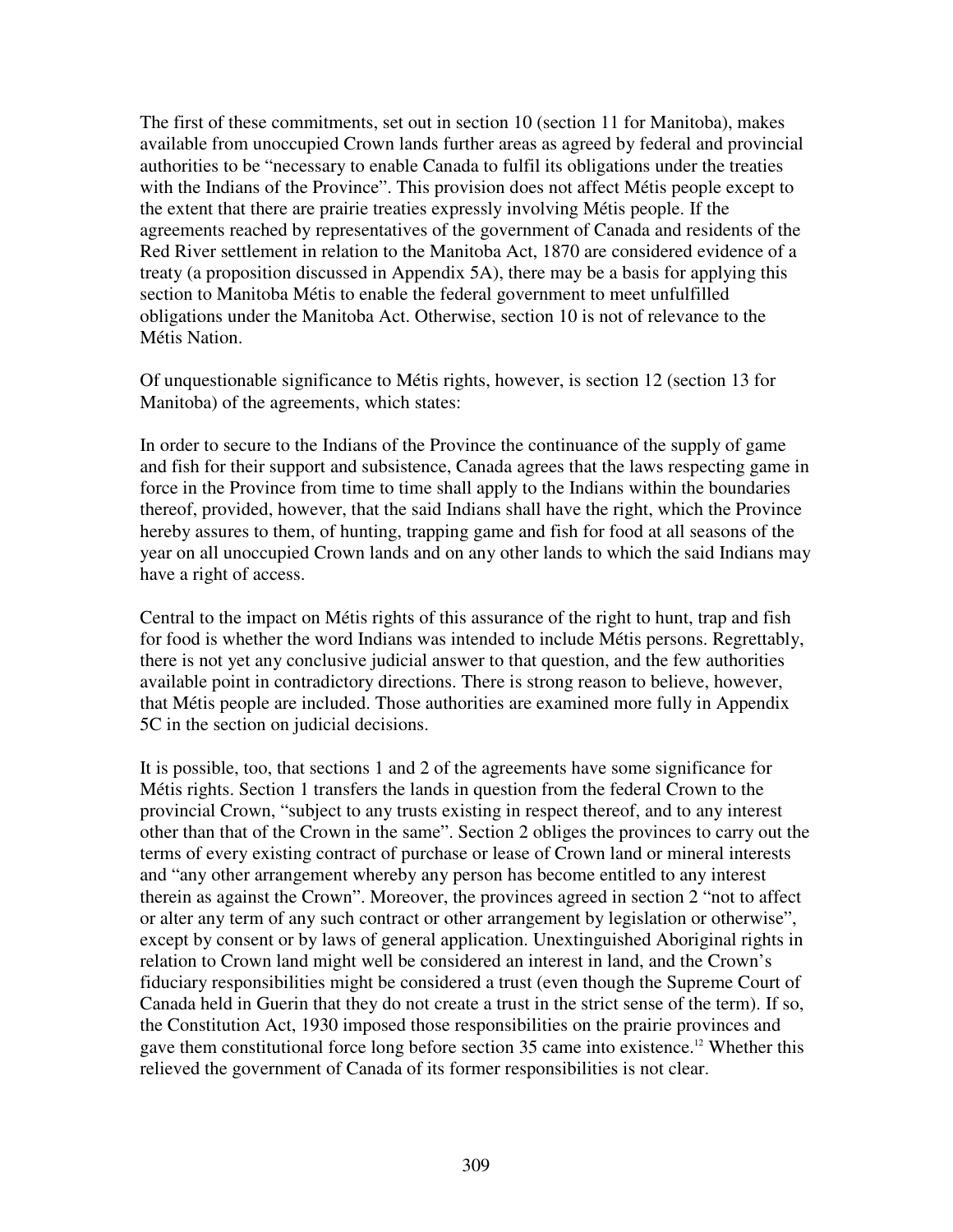#### **5. Conclusion**

Métis entitlements do not end with legal rights. As observed earlier, politically negotiated solutions are generally preferable to judicially imposed ones, and it is clear that the Métis Nation is prepared organizationally to enter into immediate negotiations. Their moral entitlement to engage in that process stems from their inherent right of self-government as an autonomous Aboriginal people. Their entitlement to a fair settlement derives from both the multitude of sources already discussed and the fact that, as illustrated in Appendix 5C, grievous wrongs have been inflicted on the people of the Métis Nation since 1869, and satisfactory redress for those wrongs has never been provided.

#### **Notes:**

**\*** This appendix was prepared for the Commission by Dale Gibson, Belzberg Fellow of Constitutional Studies, University of Alberta, and Clem Chartier, consultant, of Saskatoon.

**1** Rupert's Land and North-Western Territory Order (1870), reprinted in R.S.C. 1985, Appendix II, No. 9.

**2** S.C. 1868, c.105.

**3** S.C. 1869, c.3.

**4** Adopted by the House of Commons on 16 December 1867 and by the Senate on 17 December 1867.

**5** But see the generous interpretation suggested in Re Paulette (1973), 42 D.L.R. (3d) 8 (N.W.T.S.C.).

**6** For a discussion of who were considered residents of Manitoba in 1870, see Paul L.A.H. Chartrand, Manitoba's Métis Settlement Scheme of 1870 (Saskatoon: Native Law Centre, University of Saskatchewan, 1991), p. 40 and following.

**7** Guerin v. The Queen, [1984] 2 S.C.R. 335 at 376.

**8** See Chartrand, Manitoba's Métis Settlement Scheme (cited in note 6); "Aboriginal Rights: The Dispossession of the Métis" (1991) 29 Osgoode Hall L.J. 457; and "The Obligation to Set Aside and Secure Lands for the Half-Breed Population Pursuant to section 31 of the Manitoba Act, 1870", LL.M. thesis, University of Saskatchewan, 1988; D.N. Sprague, Canada and the Métis, 1869-1885 (Waterloo, Ontario: Wilfrid Laurier University Press, 1988); and Thomas Flanagan, Metis Lands in Manitoba (Calgary: